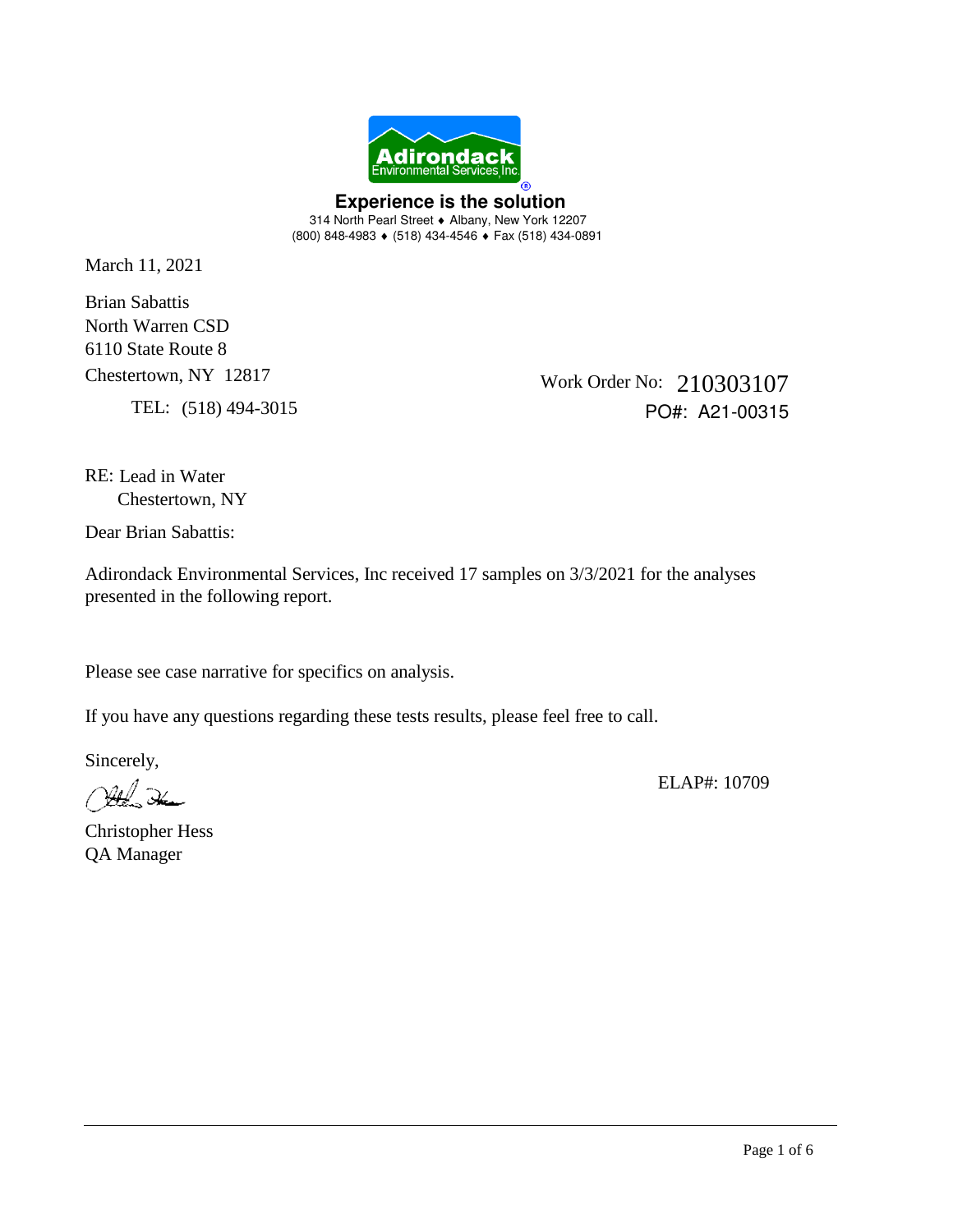#### **Adirondack Environmental Services, Inc CASE NARRATIVE**

#### **North Warren CSD Date:** *11-Mar-21*

Lead in Water Chestertown, NY

**Lab WorkOrder: 210303107**

Sample containers were supplied by Adirondack Environmental Services.

#### **Definitions - RL: Reporting Limit DF: Dilution factor**

| <b>Qualifiers:</b> ND : Not Detected at reporting limit | C: CCV below acceptable Limits                    |
|---------------------------------------------------------|---------------------------------------------------|
| J: Analyte detected below quantitation limit            | $C^+$ : CCV above acceptable Limits               |
| B: Analyte detected in Blank                            | S: LCS Spike recovery is below acceptable limits  |
| $X:$ Exceeds maximum contamination limit                | S+: LCS Spike recovery is above acceptable limits |
| H: Hold time exceeded                                   | Z: Duplication outside acceptable limits          |
| N: Matrix Spike below acceptable limits                 | T: Tentatively Identified Compound-Estimated      |
| N+: Matrix Spike is above acceptable limits             | E:Above quantitation range-Estimated              |
|                                                         |                                                   |

**Note : All Results are reported as wet weight unless noted**

**The results relate only to the items tested. Information supplied by the client is assumed to be correct.**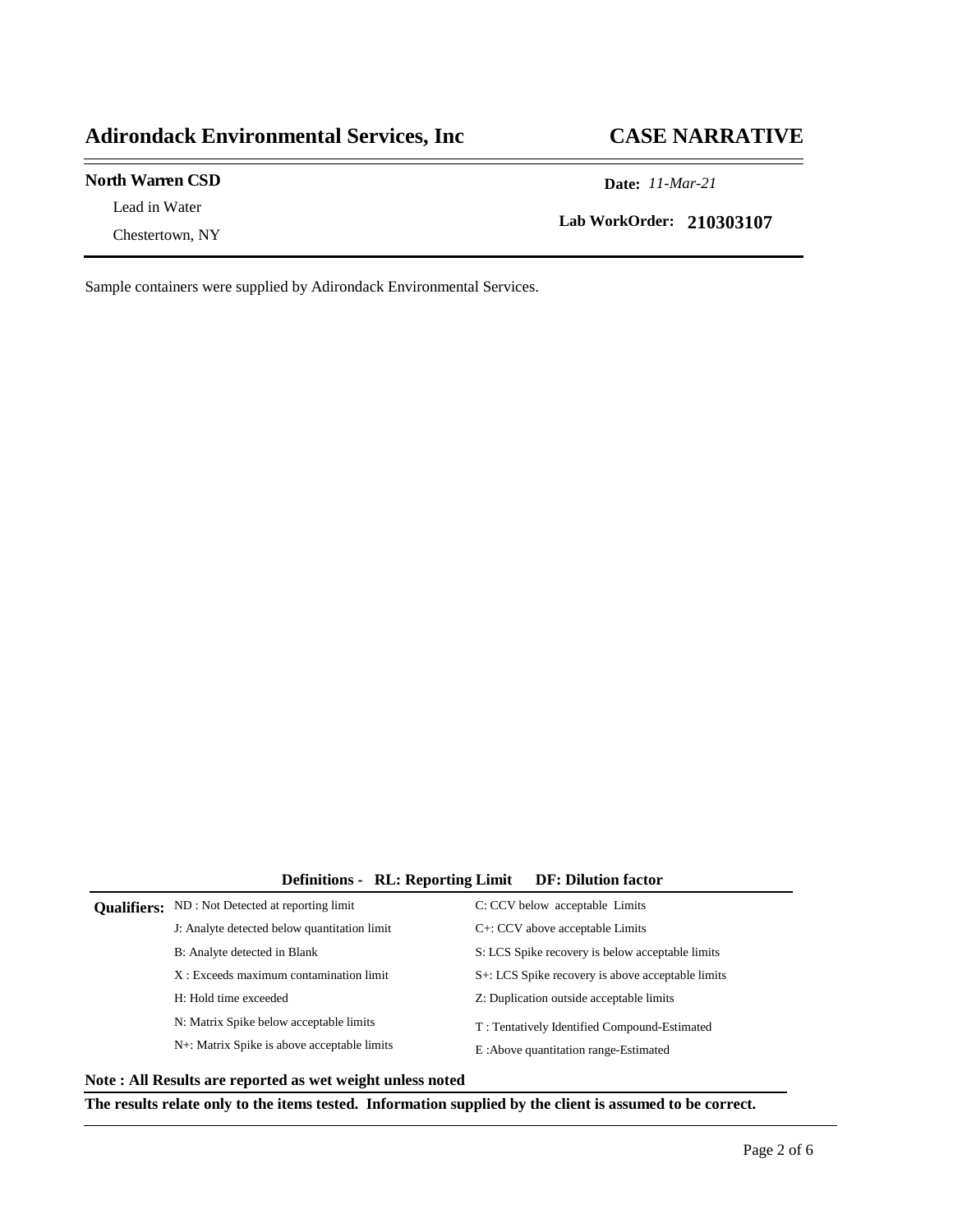| <b>CLIENT:</b><br>Project:        | North Warren CSD<br>Lead in Water<br>Chestertown, NY | LabWork Order: 210303107<br>$PO#: A21-00315$ |     |                      |                                  |                        |  |
|-----------------------------------|------------------------------------------------------|----------------------------------------------|-----|----------------------|----------------------------------|------------------------|--|
| Lab SampleID:                     | 210303107-001                                        |                                              |     |                      | Collection Date: 3/2/2021        |                        |  |
| <b>Client Sample ID:</b>          | A Wing BF                                            |                                              |     |                      |                                  | Matrix: DRINKING WATER |  |
| <b>Analyses</b>                   |                                                      | <b>Result</b>                                |     | RL Qual Units        | DF                               | <b>Date Analyzed</b>   |  |
| ICP/MS - EPA 200.8 REV 5.4        |                                                      |                                              |     |                      |                                  | Analyst: SM            |  |
|                                   | (Prep:<br>$-3/4/2021$                                | $\lambda$                                    |     |                      |                                  |                        |  |
| Lead                              |                                                      | <b>ND</b>                                    | 1.0 | $\mu$ g/L            | 1                                | 3/10/2021 5:29:12 PM   |  |
| Lab SampleID:                     | 210303107-002                                        |                                              |     |                      | <b>Collection Date: 3/2/2021</b> |                        |  |
| <b>Client Sample ID:</b>          | A Kit Ice                                            |                                              |     |                      |                                  | Matrix: DRINKING WATER |  |
| <b>Analyses</b>                   |                                                      | <b>Result</b>                                |     | RL Qual Units        | DF                               | <b>Date Analyzed</b>   |  |
| <b>ICP/MS - EPA 200.8 REV 5.4</b> | (Prep:<br>$-3/4/2021$                                | )                                            |     |                      |                                  | Analyst: SM            |  |
| Lead                              |                                                      | 2.0                                          | 1.0 | $\mu$ g/L            | 1                                | 3/10/2021 5:40:25 PM   |  |
| Lab SampleID:                     | 210303107-003                                        |                                              |     |                      | Collection Date: 3/2/2021        |                        |  |
| <b>Client Sample ID:</b>          | A Kit Sink                                           |                                              |     |                      |                                  | Matrix: DRINKING WATER |  |
| <b>Analyses</b>                   |                                                      | <b>Result</b>                                |     | <b>RL</b> Qual Units | DF                               | <b>Date Analyzed</b>   |  |
| <b>ICP/MS - EPA 200.8 REV 5.4</b> | (Prep:<br>$-3/4/2021$                                | )                                            |     |                      |                                  | Analyst: SM            |  |
| Lead                              |                                                      | 1.3                                          | 1.0 | $\mu$ g/L            | 1                                | 3/10/2021 5:44:10 PM   |  |
| Lab SampleID:                     | 210303107-004                                        |                                              |     |                      | Collection Date: 3/2/2021        |                        |  |
| <b>Client Sample ID:</b>          | A121                                                 |                                              |     |                      |                                  | Matrix: DRINKING WATER |  |
| <b>Analyses</b>                   |                                                      | <b>Result</b>                                |     | RL Qual Units        | DF                               | <b>Date Analyzed</b>   |  |
| ICP/MS - EPA 200.8 REV 5.4        | (Prep:<br>$-3/4/2021$                                | $\lambda$                                    |     |                      |                                  | Analyst: SM            |  |
| Lead                              |                                                      | 2.4                                          | 1.0 | $\mu$ g/L            | 1                                | 3/10/2021 5:47:56 PM   |  |
| Lab SampleID:                     | 210303107-005                                        |                                              |     |                      | Collection Date: 3/2/2021        |                        |  |
| <b>Client Sample ID:</b>          | D <sub>208</sub>                                     |                                              |     |                      |                                  | Matrix: DRINKING WATER |  |
| <b>Analyses</b>                   |                                                      | <b>Result</b>                                |     | RL Qual Units        | DF                               | <b>Date Analyzed</b>   |  |
| <b>ICP/MS - EPA 200.8 REV 5.4</b> | (Prep: - 3/4/2021                                    | $\lambda$                                    |     |                      |                                  | Analyst: SM            |  |
| Lead                              |                                                      | 2.4                                          | 1.0 | $\mu$ g/L            | 1                                | 3/10/2021 5:51:39 PM   |  |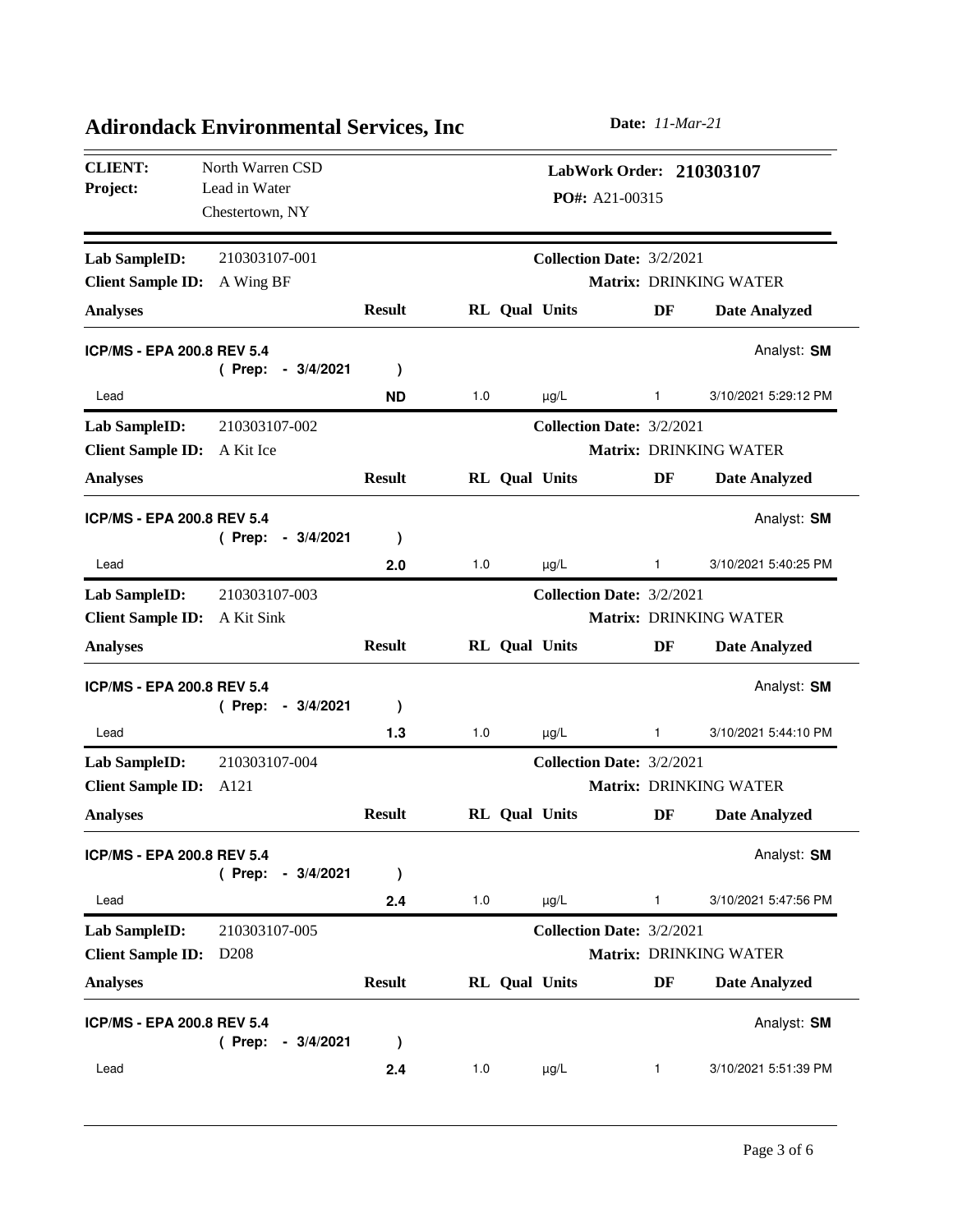| <b>CLIENT:</b><br>Project:        | North Warren CSD<br>Lead in Water<br>Chestertown, NY |               |     |                      | PO#: A21-00315                   |              | LabWork Order: 210303107      |
|-----------------------------------|------------------------------------------------------|---------------|-----|----------------------|----------------------------------|--------------|-------------------------------|
| <b>Lab SampleID:</b>              | 210303107-006                                        |               |     |                      | <b>Collection Date: 3/2/2021</b> |              |                               |
| <b>Client Sample ID:</b>          | D <sub>214</sub>                                     |               |     |                      |                                  |              | Matrix: DRINKING WATER        |
| <b>Analyses</b>                   |                                                      | <b>Result</b> |     | <b>RL</b> Qual Units |                                  | DF           | <b>Date Analyzed</b>          |
| ICP/MS - EPA 200.8 REV 5.4        | (Prep:<br>$-3/4/2021$                                | $\mathcal{E}$ |     |                      |                                  |              | Analyst: SM                   |
| Lead                              |                                                      | 2.5           | 1.0 | $\mu$ g/L            |                                  | 1            | 3/10/2021 6:02:49 PM          |
| <b>Lab SampleID:</b>              | 210303107-007                                        |               |     |                      | <b>Collection Date: 3/2/2021</b> |              |                               |
| <b>Client Sample ID:</b>          | D Ele BF                                             |               |     |                      |                                  |              | Matrix: DRINKING WATER        |
| <b>Analyses</b>                   |                                                      | <b>Result</b> |     | RL Qual Units        |                                  | DF           | <b>Date Analyzed</b>          |
| <b>ICP/MS - EPA 200.8 REV 5.4</b> | (Prep:<br>$-3/4/2021$                                | $\mathcal{E}$ |     |                      |                                  |              | Analyst: SM                   |
| Lead                              |                                                      | <b>ND</b>     | 1.0 | $\mu$ g/L            |                                  | $\mathbf{1}$ | 3/10/2021 6:06:32 PM          |
| Lab SampleID:                     | 210303107-008                                        |               |     |                      | Collection Date: 3/2/2021        |              |                               |
| <b>Client Sample ID:</b>          | D <sub>217</sub>                                     |               |     |                      |                                  |              | <b>Matrix: DRINKING WATER</b> |
| <b>Analyses</b>                   |                                                      | <b>Result</b> |     | <b>RL</b> Qual Units |                                  | DF           | <b>Date Analyzed</b>          |
| <b>ICP/MS - EPA 200.8 REV 5.4</b> | (Prep:<br>$-3/4/2021$                                | $\mathcal{E}$ |     |                      |                                  |              | Analyst: SM                   |
| Lead                              |                                                      | 1.3           | 1.0 | $\mu$ g/L            |                                  | 1            | 3/10/2021 6:10:15 PM          |
| Lab SampleID:                     | 210303107-009                                        |               |     |                      | Collection Date: 3/2/2021        |              |                               |
| <b>Client Sample ID:</b>          | D233-1                                               |               |     |                      |                                  |              | <b>Matrix: DRINKING WATER</b> |
| <b>Analyses</b>                   |                                                      | <b>Result</b> |     | RL Qual Units        |                                  | DF           | <b>Date Analyzed</b>          |
| ICP/MS - EPA 200.8 REV 5.4        | (Prep:<br>$-3/4/2021$                                | $\mathcal{E}$ |     |                      |                                  |              | Analyst: SM                   |
| Lead                              |                                                      | 4.9           | 1.0 | $\mu g/L$            |                                  | 1            | 3/10/2021 6:13:59 PM          |
| <b>Lab SampleID:</b>              | 210303107-010                                        |               |     |                      | <b>Collection Date: 3/2/2021</b> |              |                               |
| <b>Client Sample ID:</b>          | D <sub>233</sub> -2                                  |               |     |                      |                                  |              | Matrix: DRINKING WATER        |
| <b>Analyses</b>                   |                                                      | <b>Result</b> |     | <b>RL</b> Qual Units |                                  | DF           | <b>Date Analyzed</b>          |
| <b>ICP/MS - EPA 200.8 REV 5.4</b> | $-3/4/2021$<br>(Prep:                                | $\mathcal Y$  |     |                      |                                  |              | Analyst: SM                   |
| Lead                              |                                                      | 2.2           | 1.0 | $\mu$ g/L            |                                  | 1            | 3/10/2021 6:17:42 PM          |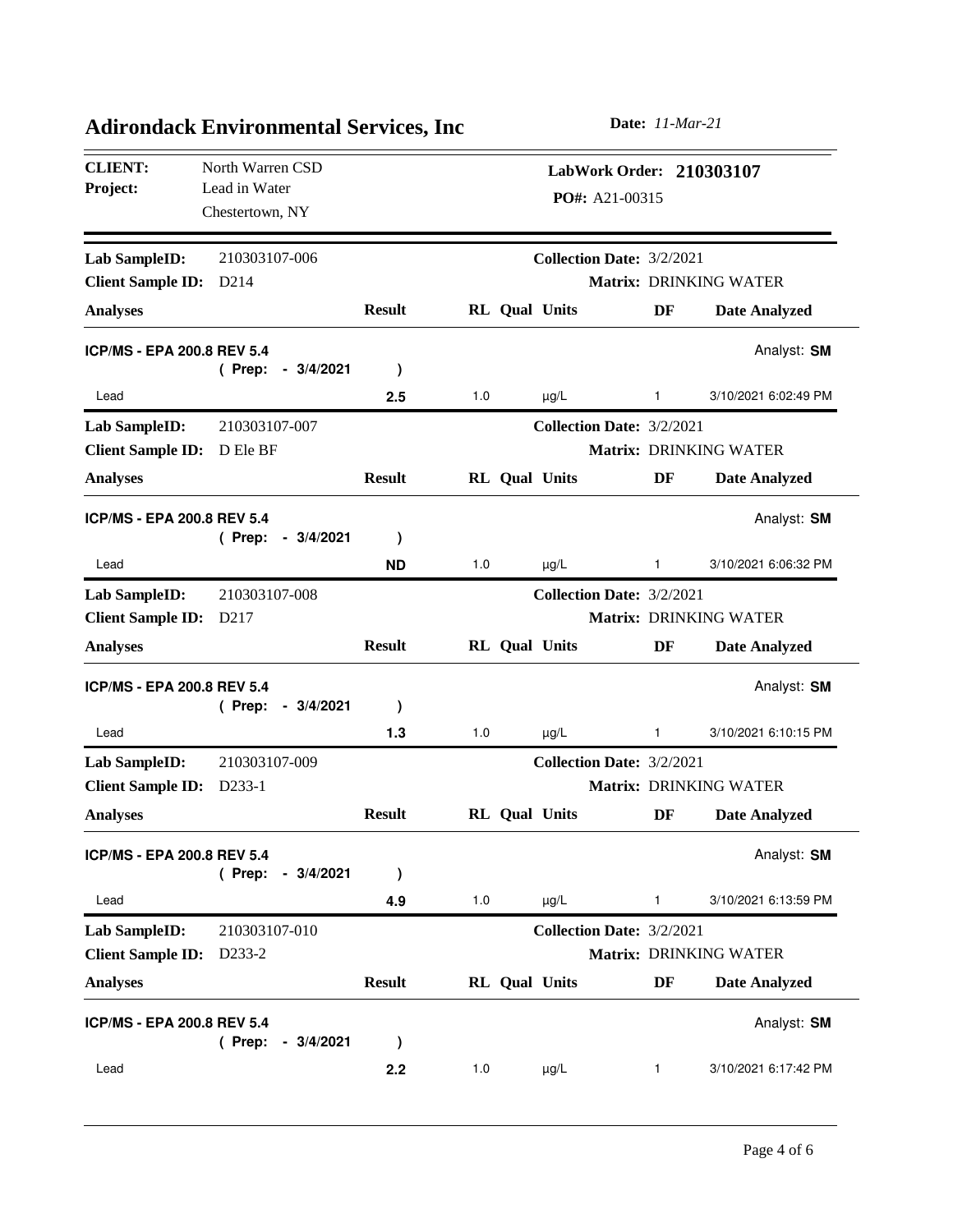| <b>CLIENT:</b><br>Project:        | North Warren CSD<br>Lead in Water<br>Chestertown, NY |               |     |                      | PO#: A21-00315                   |              | LabWork Order: 210303107      |
|-----------------------------------|------------------------------------------------------|---------------|-----|----------------------|----------------------------------|--------------|-------------------------------|
| <b>Lab SampleID:</b>              | 210303107-011                                        |               |     |                      | <b>Collection Date: 3/2/2021</b> |              |                               |
| <b>Client Sample ID:</b>          | D <sub>233</sub> -3                                  |               |     |                      |                                  |              | Matrix: DRINKING WATER        |
| <b>Analyses</b>                   |                                                      | <b>Result</b> |     | <b>RL</b> Qual Units |                                  | DF           | <b>Date Analyzed</b>          |
| ICP/MS - EPA 200.8 REV 5.4        |                                                      |               |     |                      |                                  |              | Analyst: SM                   |
|                                   | (Prep:<br>$-3/4/2021$                                | $\mathcal{E}$ |     |                      |                                  |              |                               |
| Lead                              |                                                      | <b>ND</b>     | 1.0 | $\mu$ g/L            |                                  | 1            | 3/10/2021 6:21:26 PM          |
| <b>Lab SampleID:</b>              | 210303107-012                                        |               |     |                      | <b>Collection Date: 3/2/2021</b> |              |                               |
| <b>Client Sample ID:</b>          | D233-4                                               |               |     |                      |                                  |              | Matrix: DRINKING WATER        |
| <b>Analyses</b>                   |                                                      | <b>Result</b> |     | RL Qual Units        |                                  | DF           | <b>Date Analyzed</b>          |
| <b>ICP/MS - EPA 200.8 REV 5.4</b> | (Prep:<br>$-3/4/2021$                                | $\mathcal{E}$ |     |                      |                                  |              | Analyst: SM                   |
| Lead                              |                                                      | 5.4           | 1.0 | $\mu$ g/L            |                                  | $\mathbf{1}$ | 3/10/2021 6:32:39 PM          |
| Lab SampleID:                     | 210303107-013                                        |               |     |                      | Collection Date: 3/2/2021        |              |                               |
| <b>Client Sample ID:</b>          | <b>DHS BF</b>                                        |               |     |                      |                                  |              | <b>Matrix: DRINKING WATER</b> |
| <b>Analyses</b>                   |                                                      | <b>Result</b> |     | RL Qual Units        |                                  | DF           | <b>Date Analyzed</b>          |
| <b>ICP/MS - EPA 200.8 REV 5.4</b> | $-3/4/2021$<br>(Prep:                                | $\mathcal{E}$ |     |                      |                                  |              | Analyst: SM                   |
| Lead                              |                                                      | <b>ND</b>     | 1.0 | $\mu$ g/L            |                                  | 1            | 3/10/2021 6:43:51 PM          |
| Lab SampleID:                     | 210303107-014                                        |               |     |                      | Collection Date: 3/2/2021        |              |                               |
| <b>Client Sample ID:</b>          | <b>BHS BF</b>                                        |               |     |                      |                                  |              | <b>Matrix: DRINKING WATER</b> |
| <b>Analyses</b>                   |                                                      | <b>Result</b> |     | RL Qual Units        |                                  | DF           | <b>Date Analyzed</b>          |
| ICP/MS - EPA 200.8 REV 5.4        | (Prep:<br>$-3/4/2021$                                | $\mathcal{E}$ |     |                      |                                  |              | Analyst: SM                   |
| Lead                              |                                                      | <b>ND</b>     | 1.0 | $\mu g/L$            |                                  | 1            | 3/10/2021 6:47:37 PM          |
| <b>Lab SampleID:</b>              | 210303107-015                                        |               |     |                      | <b>Collection Date: 3/2/2021</b> |              |                               |
| <b>Client Sample ID:</b>          | Lib BF                                               |               |     |                      |                                  |              | Matrix: DRINKING WATER        |
| <b>Analyses</b>                   |                                                      | <b>Result</b> |     | <b>RL</b> Qual Units |                                  | DF           | <b>Date Analyzed</b>          |
| <b>ICP/MS - EPA 200.8 REV 5.4</b> | $-3/4/2021$<br>(Prep:                                | $\lambda$     |     |                      |                                  |              | Analyst: SM                   |
| Lead                              |                                                      | <b>ND</b>     | 1.0 | $\mu$ g/L            |                                  | 1            | 3/10/2021 6:51:20 PM          |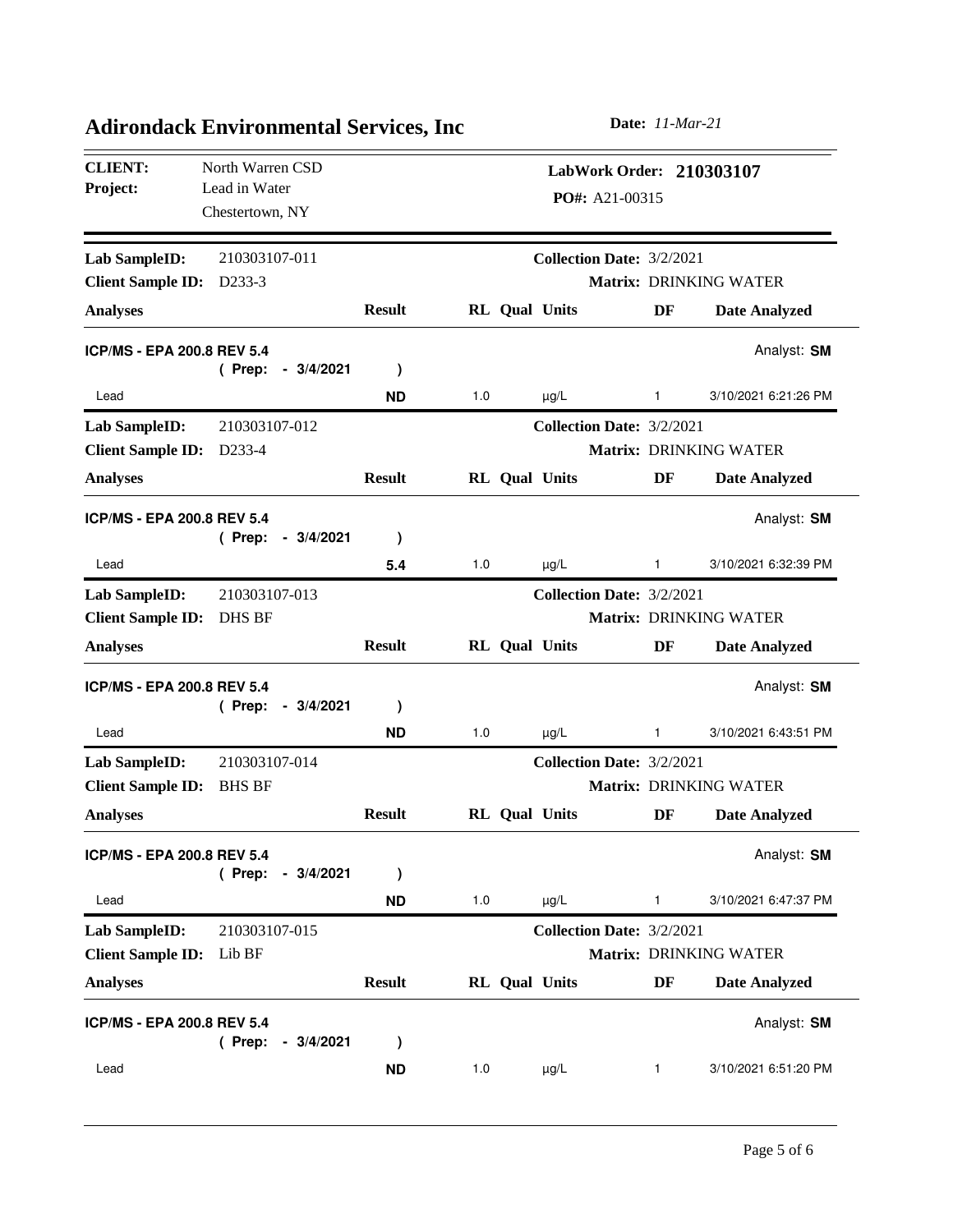| <b>CLIENT:</b><br><b>Project:</b> | North Warren CSD<br>Lead in Water<br>Chestertown, NY |               |                      |           | <b>PO#:</b> A21-00315            | LabWork Order: 210303107      |
|-----------------------------------|------------------------------------------------------|---------------|----------------------|-----------|----------------------------------|-------------------------------|
| Lab SampleID:                     | 210303107-016                                        |               |                      |           | <b>Collection Date: 3/2/2021</b> |                               |
| <b>Client Sample ID:</b>          | HS Gym BF                                            |               |                      |           |                                  | <b>Matrix: DRINKING WATER</b> |
| <b>Analyses</b>                   |                                                      | <b>Result</b> | <b>RL</b> Qual Units |           | DF                               | <b>Date Analyzed</b>          |
| <b>ICP/MS - EPA 200.8 REV 5.4</b> | $-3/4/2021$<br>(Prep:                                |               |                      |           |                                  | Analyst: SM                   |
| Lead                              |                                                      | <b>ND</b>     | 1.0                  | $\mu$ g/L |                                  | 3/10/2021 6:55:04 PM          |
| <b>Lab SampleID:</b>              | 210303107-017                                        |               |                      |           | Collection Date: 3/2/2021        |                               |
| <b>Client Sample ID:</b>          | <b>Bus Garage</b>                                    |               |                      |           |                                  | Matrix: DRINKING WATER        |
| <b>Analyses</b>                   |                                                      | <b>Result</b> | <b>RL</b> Qual Units |           | DF                               | Date Analyzed                 |
| <b>ICP/MS - EPA 200.8 REV 5.4</b> |                                                      |               |                      |           |                                  | Analyst: SM                   |
|                                   | $-3/4/2021$<br>(Prep:                                |               |                      |           |                                  |                               |
| Lead                              |                                                      | <b>ND</b>     | 1.0                  | $\mu$ g/L | 1                                | 3/10/2021 6:58:48 PM          |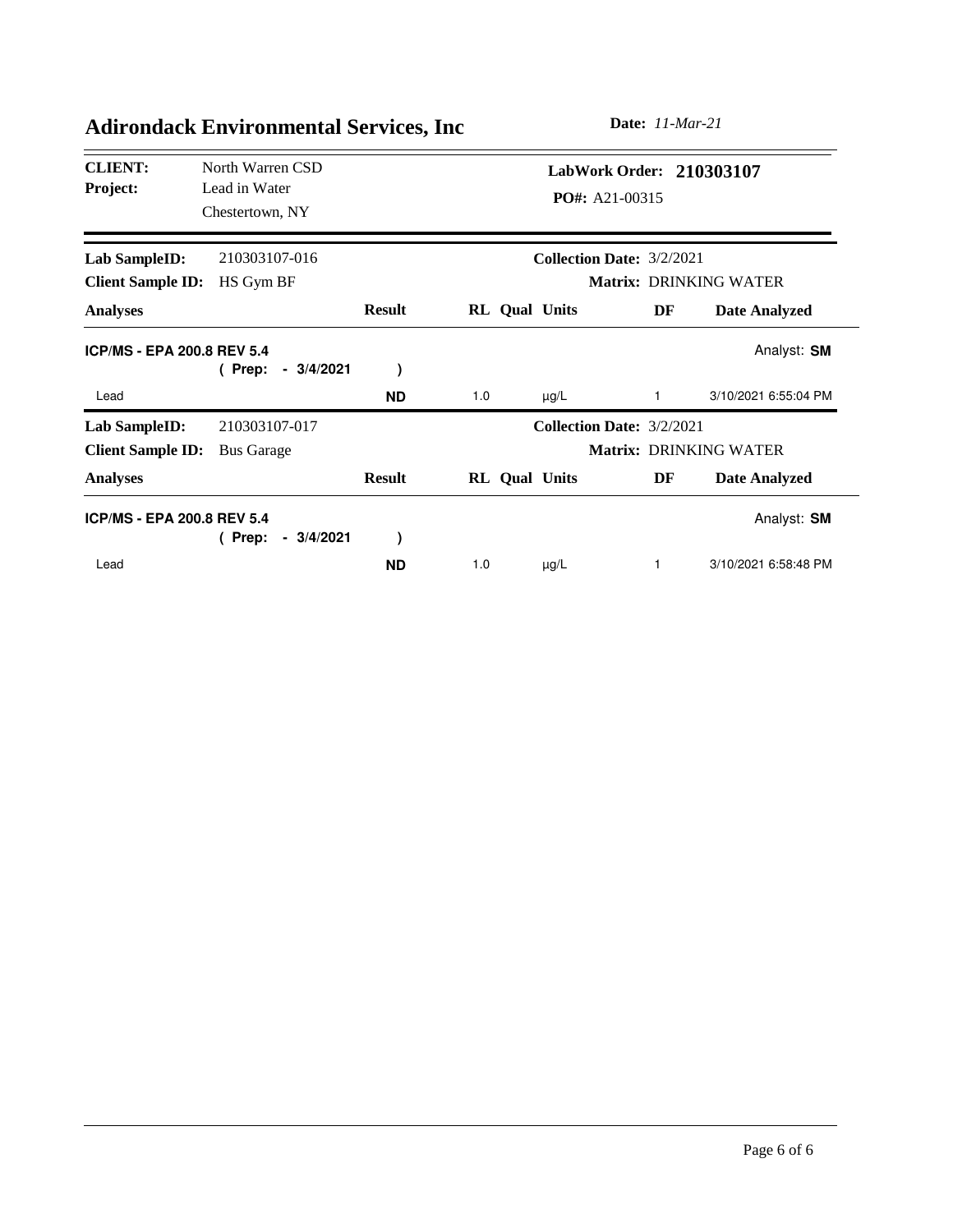

314 North Pearl Street Albany, NY 12207 518-434-4546 / FAX: 518-434-0891 **CHAIN OF CUSTODY RECORD** 

| ES Work Order#: |  |
|-----------------|--|
|                 |  |

COC Reference:

| A full service analytical research laboratory offering solutions to environmental concerns                        |                                                                           |                                            |                                |  |  |  |
|-------------------------------------------------------------------------------------------------------------------|---------------------------------------------------------------------------|--------------------------------------------|--------------------------------|--|--|--|
| <b>Client Name:</b><br>Address:                                                                                   |                                                                           |                                            |                                |  |  |  |
| North Warren Central School 6110 St R+8                                                                           |                                                                           | Samplers Name:                             |                                |  |  |  |
| $\mathcal{L}_\perp$                                                                                               |                                                                           |                                            |                                |  |  |  |
|                                                                                                                   |                                                                           | Silan Jat<br>Samplers Signature:           |                                |  |  |  |
| Client Phone #: 518 - 494-3015 Ext 2010                                                                           |                                                                           |                                            |                                |  |  |  |
| $B^{light}$ Engines @ northwarmen esd. org $A21 - 00315$<br><b>AES</b>                                            | Time                                                                      | $\overline{\mathcal{U}}$                   |                                |  |  |  |
| Client Sample Identification &<br>Date<br>Sample<br>Number Location<br>A Wing of A Wing Water Founding<br>Sampled | Sample Type<br>$A=am$<br>$\subseteq$<br>Matrix  <br>$\mathbf G$<br>$P=pm$ | $\#$ of<br>Preser-<br>Cont's<br>vative     | <b>Analysis</b>                |  |  |  |
| $\mathcal{A}$<br>3221                                                                                             | A<br>P                                                                    |                                            |                                |  |  |  |
| kitchen<br><u> 22 Akit Icel </u><br>3 2 2                                                                         | A<br>P                                                                    |                                            |                                |  |  |  |
| Akitsinh Kitchen<br>33<br>3/2/21                                                                                  | A<br>P                                                                    |                                            |                                |  |  |  |
| $A121   A121 e$ lassroom<br>$\mathcal{A}$ $\mathcal{H}$<br>32221                                                  | А                                                                         |                                            |                                |  |  |  |
| classroom                                                                                                         | P<br>A                                                                    |                                            |                                |  |  |  |
| 55 0 208 0 202<br>3 2 2                                                                                           | $\mathbf{P}$<br>A                                                         |                                            |                                |  |  |  |
| $0.000170214$ classroom<br>3 2 2)                                                                                 | P<br>A                                                                    |                                            |                                |  |  |  |
| 07 pELERF D Elementry water fant 3/2/21                                                                           | P<br>A                                                                    |                                            |                                |  |  |  |
| 8/0217 Staff lounge<br>3 2 2                                                                                      | P<br>A                                                                    |                                            |                                |  |  |  |
| $199 0233 0233$ Home $\frac{1}{4}$ Careers 3/2/2)                                                                 | $\mathbf{P}$                                                              |                                            |                                |  |  |  |
| C10 0233-2 0233 Home + careers 3/2/21                                                                             | Ä<br>$\mathbf P$                                                          |                                            |                                |  |  |  |
| $\frac{11102333}{110000}$ 0233 Home + Carrers 3/2/21                                                              | A<br>P                                                                    |                                            |                                |  |  |  |
| $212$ $233 - 4$ $0233 - 11$ ome + curres $3/2/2$                                                                  | A<br>$\mathbf{P}$                                                         |                                            |                                |  |  |  |
| 313 bHs BH 1 High School Bottle Alle-3/2/21                                                                       | А<br>$\mathbf P$                                                          |                                            |                                |  |  |  |
| :414 BHS BF B High School Bittle Filkt 3/2/2/                                                                     | $\mathbf{A}$<br>$\mathbf P$                                               |                                            |                                |  |  |  |
| 3 2 2                                                                                                             | A                                                                         |                                            |                                |  |  |  |
| 95 Bb, BF Libany Hallway                                                                                          | P<br>Special Instructions/Remarks:                                        |                                            |                                |  |  |  |
| Client AES Other:<br>FedEx<br><b>UPS</b>                                                                          |                                                                           |                                            |                                |  |  |  |
| <b>Turnaround Time Requested:</b>                                                                                 |                                                                           |                                            |                                |  |  |  |
| 2 Day<br>3 Day 5 Day<br>1 Day<br>Standard                                                                         |                                                                           |                                            |                                |  |  |  |
| NOTE: Samples received after 3:30pm are considered, next business day.                                            |                                                                           |                                            |                                |  |  |  |
| Relinquished by: (Signature)<br>$21$ 16.23                                                                        | Received by: (Signature)                                                  |                                            | Date<br>Time                   |  |  |  |
| Relinquished by: (Signature)                                                                                      | Received by: (Signature)                                                  |                                            | Date<br>Time                   |  |  |  |
| Relinquished by: (Signature)                                                                                      |                                                                           | Received for Laboratory by<br>Date<br>Time |                                |  |  |  |
| Sample Temperature                                                                                                | Properly Preserved: Y                                                     | YΝ                                         | <b>Received Within Holding</b> |  |  |  |
| Ambient<br>$\mathsf{Child} \geq \mathsf{Chilling}\ \mathsf{Begin}$                                                | $5 = NH4Cl$<br>0=None                                                     |                                            | Times: $\mathscr{N} \wedge N$  |  |  |  |
| Notes:                                                                                                            | $1=H_2SO_4$ pH<2<br>6=Ascorbic Acid<br>$2=HNO3$ pH<2<br>$7 = FAS$         | Notes:                                     |                                |  |  |  |
|                                                                                                                   | 3=HCl pH<2                                                                | 8=ZnAc/NaOH pH>9                           |                                |  |  |  |
| <b>Custody Seal Intact:</b><br>N                                                                                  | 9=NaOH pH>10<br>$4 = Na2S2O3$<br>10=Other                                 |                                            |                                |  |  |  |
| <b>Bottles AES:</b>                                                                                               |                                                                           |                                            |                                |  |  |  |
| N                                                                                                                 |                                                                           |                                            |                                |  |  |  |
|                                                                                                                   |                                                                           |                                            | III) III III III) III III      |  |  |  |
|                                                                                                                   |                                                                           |                                            |                                |  |  |  |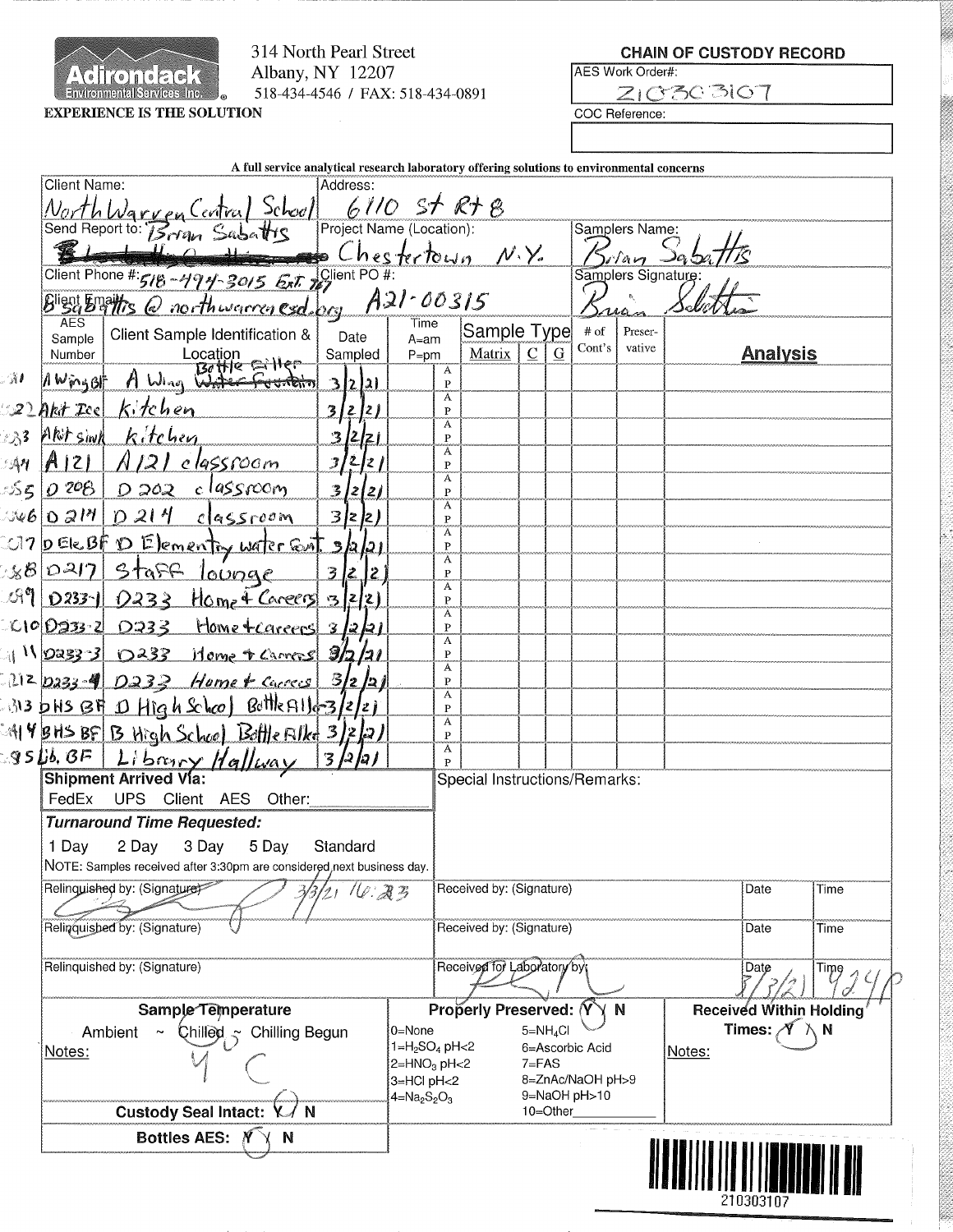

 $\rightarrow$ 16

্যা

314 North Pearl Street Albany, NY 12207 518-434-4546 / FAX: 518-434-0891

|                   |          | <b>CHAIN OF CUSTODY RECORD</b> |
|-------------------|----------|--------------------------------|
| IAES Work Order#: |          |                                |
|                   | 21030310 |                                |

COC Reference:

|                                 | A full service analytical research laboratory offering solutions to environmental concerns<br><b>Client Name:</b> |                                                                                                                                                      |                                                                                             |                                     |                     |                               |            |           |                         |                   |                      |                                |              |
|---------------------------------|-------------------------------------------------------------------------------------------------------------------|------------------------------------------------------------------------------------------------------------------------------------------------------|---------------------------------------------------------------------------------------------|-------------------------------------|---------------------|-------------------------------|------------|-----------|-------------------------|-------------------|----------------------|--------------------------------|--------------|
|                                 |                                                                                                                   |                                                                                                                                                      | Address:                                                                                    |                                     |                     |                               |            |           |                         |                   |                      |                                |              |
|                                 |                                                                                                                   | <u>North Warren Central School</u><br>Send Report to:                                                                                                | $\underbrace{\mathcal{L}}$ 10 S <sup>-4</sup> R <sup>-1</sup> 8<br>Project Name (Location): |                                     |                     |                               |            |           |                         | Samplers Name:    |                      |                                |              |
|                                 |                                                                                                                   | Project Name (Location):<br>Bread Sa battles<br>Client Phone #18-474-3015 Ext. 767 Client PO#:<br>Blight Friats C north Warren csp. deg $A21$ -00315 | Chestertown N.Y                                                                             |                                     |                     |                               |            |           |                         |                   |                      |                                |              |
|                                 |                                                                                                                   |                                                                                                                                                      |                                                                                             |                                     |                     |                               |            |           |                         |                   | <i>Brian</i> Sabatts |                                |              |
|                                 |                                                                                                                   |                                                                                                                                                      |                                                                                             |                                     |                     |                               |            |           |                         |                   | Brian Solatti        |                                |              |
|                                 |                                                                                                                   |                                                                                                                                                      |                                                                                             |                                     |                     |                               |            |           |                         |                   |                      |                                |              |
|                                 | Sample                                                                                                            | Client Sample Identification &                                                                                                                       | Date                                                                                        | $A=am$                              |                     | Sample Type                   |            |           | $\#$ of<br>$\rm Cont's$ | Preser-<br>vative |                      |                                |              |
| جا ا                            | Number                                                                                                            | Location                                                                                                                                             | Sampled                                                                                     | $P=pm$                              | A                   | Matrix $\mathcal C$           |            | ${\bf G}$ |                         |                   |                      | <b>Analysis</b>                |              |
|                                 |                                                                                                                   | 16 HS6XMBF By HS 6ym 3/2/21<br>17 Bes Grage Drubbing Pointering 3/2/21                                                                               |                                                                                             |                                     | $\overline{P}$<br>Ä |                               |            |           |                         |                   |                      |                                |              |
|                                 |                                                                                                                   |                                                                                                                                                      |                                                                                             |                                     | P                   |                               |            |           |                         |                   |                      |                                |              |
| $\mathfrak{z}$ r $\mathfrak{r}$ |                                                                                                                   |                                                                                                                                                      |                                                                                             |                                     | A<br>$\mathbf{P}$   |                               |            |           |                         |                   |                      |                                |              |
|                                 |                                                                                                                   |                                                                                                                                                      |                                                                                             |                                     | А<br>P              |                               |            |           |                         |                   |                      |                                |              |
|                                 |                                                                                                                   |                                                                                                                                                      |                                                                                             |                                     | A<br>$\mathbf{P}$   |                               |            |           |                         |                   |                      |                                |              |
|                                 |                                                                                                                   |                                                                                                                                                      |                                                                                             |                                     | А<br>$\mathbf{P}$   |                               |            |           |                         |                   |                      |                                |              |
|                                 |                                                                                                                   |                                                                                                                                                      |                                                                                             |                                     | Α<br>$\mathbf{P}$   |                               |            |           |                         |                   |                      |                                |              |
|                                 |                                                                                                                   |                                                                                                                                                      |                                                                                             |                                     | Α                   |                               |            |           |                         |                   |                      |                                |              |
|                                 |                                                                                                                   |                                                                                                                                                      |                                                                                             |                                     | $\mathbf{P}$<br>A   |                               |            |           |                         |                   |                      |                                |              |
|                                 |                                                                                                                   |                                                                                                                                                      |                                                                                             |                                     | $\mathbf{P}$<br>A   |                               |            |           |                         |                   |                      |                                |              |
|                                 |                                                                                                                   |                                                                                                                                                      |                                                                                             |                                     | $\mathbf{P}$<br>А   |                               |            |           |                         |                   |                      |                                |              |
|                                 |                                                                                                                   |                                                                                                                                                      |                                                                                             |                                     | $\mathbf{P}$        |                               |            |           |                         |                   |                      |                                |              |
|                                 |                                                                                                                   |                                                                                                                                                      |                                                                                             |                                     | A<br>$\overline{P}$ |                               |            |           |                         |                   |                      |                                |              |
|                                 |                                                                                                                   |                                                                                                                                                      |                                                                                             |                                     | A<br>$\mathbf{P}$   |                               |            |           |                         |                   |                      |                                |              |
|                                 |                                                                                                                   |                                                                                                                                                      |                                                                                             |                                     | A<br>$\mathbf P$    |                               |            |           |                         |                   |                      |                                |              |
|                                 |                                                                                                                   |                                                                                                                                                      |                                                                                             |                                     | A<br>P              |                               |            |           |                         |                   |                      |                                |              |
|                                 |                                                                                                                   | <b>Shipment Arrived Via:</b>                                                                                                                         |                                                                                             |                                     |                     | Special Instructions/Remarks: |            |           |                         |                   |                      |                                |              |
|                                 | FedEx                                                                                                             | UPS Client AES Other:                                                                                                                                |                                                                                             |                                     |                     |                               |            |           |                         |                   |                      |                                |              |
|                                 |                                                                                                                   | <b>Turnaround Time Requested:</b>                                                                                                                    |                                                                                             |                                     |                     |                               |            |           |                         |                   |                      |                                |              |
|                                 | 1 Day                                                                                                             | 2 Day 3 Day<br>5 Day                                                                                                                                 | Standard                                                                                    |                                     |                     |                               |            |           |                         |                   |                      |                                |              |
|                                 |                                                                                                                   | NOTE: Samples received after 3:30pm are considered next business day.                                                                                |                                                                                             |                                     |                     |                               |            |           |                         |                   |                      |                                |              |
|                                 |                                                                                                                   | Relinquished by: (Signature)                                                                                                                         | 16:23                                                                                       |                                     |                     | Received by: (Signature)      |            |           |                         |                   |                      | Date                           | Time         |
|                                 |                                                                                                                   | Relinguished by: (Signature)                                                                                                                         |                                                                                             |                                     |                     | Received by: (Signature)      |            |           |                         |                   |                      | Date                           | <b>Time</b>  |
|                                 |                                                                                                                   |                                                                                                                                                      |                                                                                             |                                     |                     |                               |            |           |                         |                   |                      |                                |              |
|                                 | Relinquished by: (Signature)                                                                                      |                                                                                                                                                      |                                                                                             |                                     |                     | Received for Laboratory by:   |            |           |                         |                   |                      | Date                           | Time<br>4746 |
|                                 |                                                                                                                   | Sample Temperature                                                                                                                                   |                                                                                             |                                     |                     | Properly Preserved: Y /)N     |            |           |                         |                   |                      | <b>Received Within Holding</b> |              |
|                                 | Chilled ~ Chilling Begun<br>Ambient                                                                               |                                                                                                                                                      |                                                                                             |                                     | 0=None              |                               | $5=NH_4Cl$ |           |                         |                   |                      | Times: $\land$ $\lor$ N        |              |
|                                 | Notes:                                                                                                            |                                                                                                                                                      |                                                                                             | $1 = H_2SO_4$ pH <2<br>$2=HMO3 pH2$ |                     |                               | $7 = FAS$  |           | 6=Ascorbic Acid         |                   | Notes:               |                                |              |
|                                 |                                                                                                                   |                                                                                                                                                      |                                                                                             | 3=HCl pH<2                          |                     |                               |            |           | 8=ZnAc/NaOH pH>9        |                   |                      |                                |              |
|                                 |                                                                                                                   | Custody Seal Intact: $\varphi$ N                                                                                                                     |                                                                                             | $4 = Na2S2O3$                       |                     |                               | 10=Other   |           | 9=NaOH pH>10            |                   |                      |                                |              |
|                                 |                                                                                                                   |                                                                                                                                                      |                                                                                             |                                     |                     |                               |            |           |                         |                   |                      |                                |              |

Bottles AES: **Y**)/ N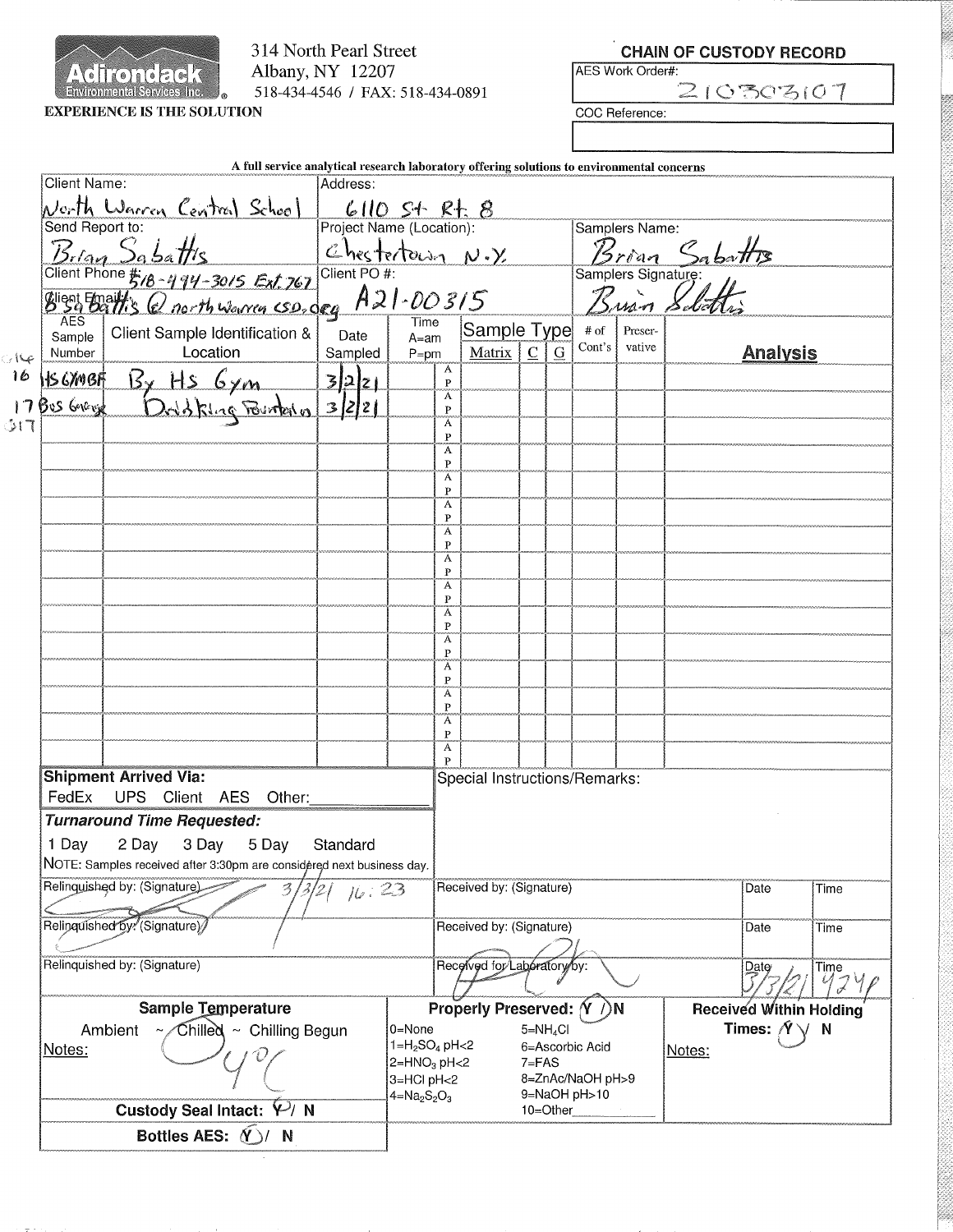| Water ID#                                 | Room #/Location                      | <b>Outlet Description</b> | Cooking/Drinking |  |
|-------------------------------------------|--------------------------------------|---------------------------|------------------|--|
| AWingBF                                   | A Wing Water Fountain                | <b>Bottle Filler</b>      | Drinking         |  |
| AWingDF                                   | A Wing Water Fountain                | <b>Drinking Fountain</b>  | Drinking         |  |
| AKitchenice<br>$\Omega$                   | kitchen<br>ستحمل                     | ice maker                 | cooking          |  |
| AKitchenSink<br>3                         | ✔<br>kitchen                         | prep sink by office       | cooking          |  |
| A121<br>Ý                                 | A121 classroom                       | Sink                      | drinking         |  |
| D208<br>后                                 | D202 classroom                       | Sink                      | drinking         |  |
| D214<br>Ç,                                | D214 classroom                       | Sink                      | drinking         |  |
| 17<br>DElementaryBF                       | D Elementary water fountain L        | <b>Bottle Filler</b>      | drinking         |  |
| DElementaryDF                             | D Elementary water fountain          | <b>Drinking Fountain</b>  | drinking         |  |
| D217<br>දි                                | Staff lounge                         | Sink                      | cooking          |  |
| D233-1<br>C)                              | ✔<br>D233 Home & Careers             | Kitchen #1 Sink           | cooking          |  |
| D233-2<br>ſО                              | D233 Home & Careers<br>$\checkmark$  | Kitchen #2 Sink           | cooking          |  |
| D233-3<br>Ħ                               | D233 Home & Careers<br>$\mathscr{C}$ | Kitchen #3 Sink           | cooking          |  |
| D233-4<br>だる                              | $\checkmark$<br>D233 Home & Careers  | Kitchen #4 Sink           | cooking          |  |
| DHighSchoolBF<br>怨                        | $\checkmark$<br>D HS Water fountain  | <b>Bottle Filler</b>      | drinking         |  |
| DHighSchoolDF                             | D HS Water fountain                  | <b>Drinking Fountain</b>  | drinking         |  |
| $\frac{1}{2}$ & BHighSchoolBF             | <b>B HS Water fountain</b>           | <b>Bottle Filler</b>      | drinking         |  |
| BHighSchoolDF                             | <b>B HS Water fountain</b>           | <b>Drinking Fountain</b>  | drinking         |  |
| LibaryBF<br>15                            | Library Hallway<br>سمع               | <b>Bottle Filler</b>      | drinking         |  |
| LibraryDF                                 | Library Hallway                      | <b>Drinking Fountain</b>  | drinking         |  |
| HSGymBF<br>1.6                            | By HS Gym<br>سمنه                    | <b>Bottle Filler</b>      | drinking         |  |
| <b>HSGymDF</b>                            | By HS Gym                            | <b>Drinking Fountain</b>  | drinking         |  |
| Bus Grage Dorsking Fountain<br>$\sqrt{2}$ |                                      | Dolnking Fountails        | drinking         |  |
|                                           |                                      |                           |                  |  |
|                                           |                                      |                           |                  |  |
|                                           |                                      |                           |                  |  |
|                                           |                                      |                           |                  |  |
|                                           |                                      |                           |                  |  |
|                                           |                                      |                           |                  |  |
|                                           |                                      |                           |                  |  |
|                                           |                                      |                           |                  |  |
|                                           |                                      |                           |                  |  |
|                                           |                                      |                           |                  |  |
|                                           |                                      |                           |                  |  |
|                                           |                                      |                           |                  |  |
|                                           |                                      |                           |                  |  |
|                                           |                                      |                           |                  |  |
|                                           |                                      |                           |                  |  |
|                                           |                                      |                           |                  |  |
|                                           |                                      |                           |                  |  |
|                                           |                                      |                           |                  |  |
|                                           |                                      |                           |                  |  |
|                                           |                                      |                           |                  |  |
|                                           |                                      |                           |                  |  |
|                                           |                                      |                           |                  |  |
|                                           |                                      |                           |                  |  |
|                                           |                                      |                           |                  |  |